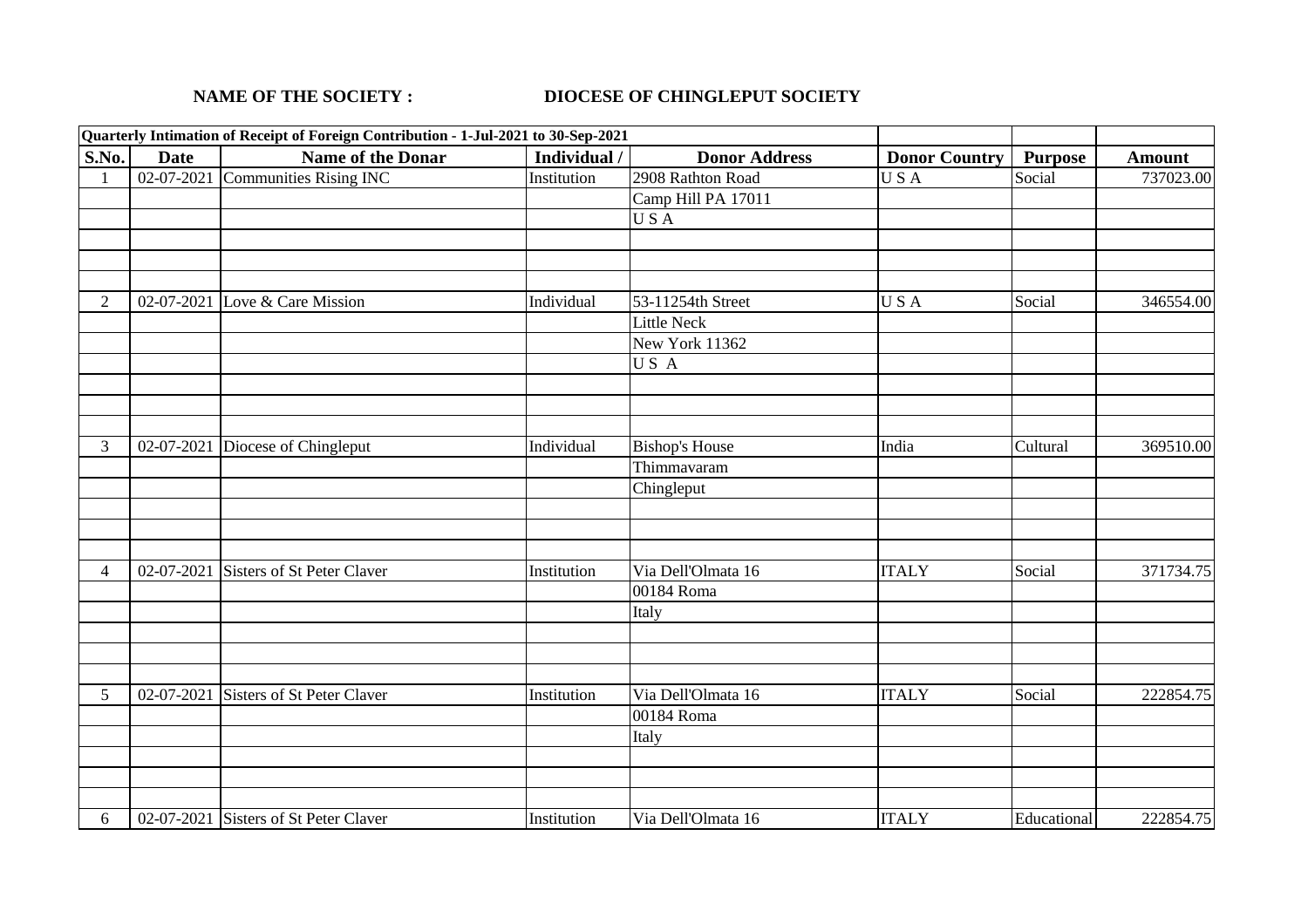|                |                                       |             | 00184 Roma                |                       |             |            |
|----------------|---------------------------------------|-------------|---------------------------|-----------------------|-------------|------------|
|                |                                       |             | Italy                     |                       |             |            |
|                |                                       |             |                           |                       |             |            |
|                |                                       |             |                           |                       |             |            |
|                |                                       |             |                           |                       |             |            |
| $\overline{7}$ | 02-07-2021 Sisters of St Peter Claver | Institution | Via Dell'Olmata 16        | <b>ITALY</b>          | Social      | 297294.75  |
|                |                                       |             | 00184 Roma                |                       |             |            |
|                |                                       |             | Italy                     |                       |             |            |
|                |                                       |             |                           |                       |             |            |
|                |                                       |             |                           |                       |             |            |
| $8\,$          | 05-07-2021 Littleway Association      | Institution | <b>Sacred Heart House</b> | <b>United Kingdom</b> | Social      | 402946.00  |
|                |                                       |             | 119, Cedars Road          |                       |             |            |
|                |                                       |             | Clapham Common            |                       |             |            |
|                |                                       |             | London Sws Opr            |                       |             |            |
|                |                                       |             | <b>United Kingdom</b>     |                       |             |            |
|                |                                       |             |                           |                       |             |            |
|                |                                       |             |                           |                       |             |            |
|                |                                       |             |                           |                       |             |            |
| 9              | 05-07-2021 Fr Joeph Anthony           | Individual  | Italy                     | <b>ITALY</b>          | Social      | 22796.00   |
|                |                                       |             |                           |                       |             |            |
|                |                                       |             |                           |                       |             |            |
|                |                                       |             |                           |                       |             |            |
| 10             | 08-07-2021 Fondation Cuomo            | Institution | Lesun's Palace            | Monaco                | Educational | 1011250.00 |
|                |                                       |             | 4, Rue Des Orchidees      |                       |             |            |
|                |                                       |             | <b>MC 98000 Pte De</b>    |                       |             |            |
|                |                                       |             | Monaco                    |                       |             |            |
|                |                                       |             |                           |                       |             |            |
|                |                                       |             |                           |                       |             |            |
|                |                                       |             |                           |                       |             |            |
| 11             | 08-07-2021 Fondation Cuomo            | Institution | Lesun's Palace            | Monaco                | Social      | 50000.00   |
|                |                                       |             | 4, Rue Des Orchidees      |                       |             |            |
|                |                                       |             | MC 98000 Pte De           |                       |             |            |
|                |                                       |             | Monaco                    |                       |             |            |
|                |                                       |             |                           |                       |             |            |
|                |                                       |             |                           |                       |             |            |
|                |                                       |             |                           |                       |             |            |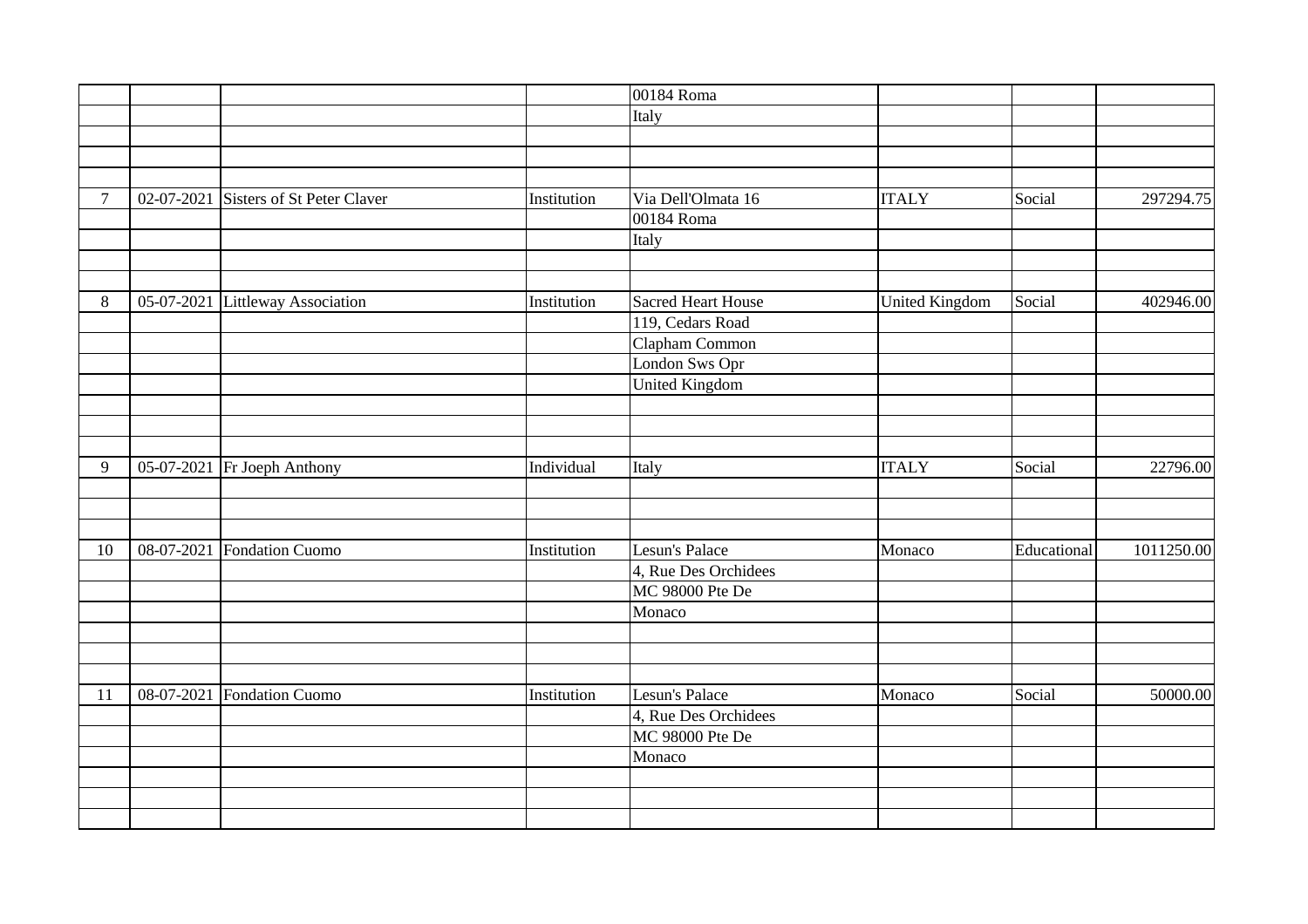| 12 |            | 08-07-2021 Fondation Cuomo        | Institution | Lesun's Palace        | Monaco     | Educational | 2794750.63 |
|----|------------|-----------------------------------|-------------|-----------------------|------------|-------------|------------|
|    |            |                                   |             | 4, Rue Des Orchidees  |            |             |            |
|    |            |                                   |             | MC 98000 Pte De       |            |             |            |
|    |            |                                   |             | Monaco                |            |             |            |
|    |            |                                   |             |                       |            |             |            |
|    |            |                                   |             |                       |            |             |            |
|    |            |                                   |             |                       |            |             |            |
| 13 |            | 08-07-2021 Diocese of Krakow      | Institution |                       | Poland     | Religious   | 381135.00  |
|    |            |                                   |             |                       |            |             |            |
|    |            |                                   |             |                       |            |             |            |
|    |            |                                   |             |                       |            |             |            |
| 14 | 12-07-2021 | Our Lady of the Snow Church       | Institution | 175 Blue Point Avenue | USA        | Social      | 737500.00  |
|    |            |                                   |             | <b>Blue Point</b>     |            |             |            |
|    |            |                                   |             | New York 11715        |            |             |            |
|    |            |                                   |             | US A                  |            |             |            |
|    |            |                                   |             |                       |            |             |            |
|    |            |                                   |             |                       |            |             |            |
|    |            |                                   |             |                       |            |             |            |
| 15 |            | 20-07-2021 Communities Rising INC | Institution | 2908 Rathton Road     | USA        | Social      | 1112481.00 |
|    |            |                                   |             | Camp Hill PA 17011    |            |             |            |
|    |            |                                   |             | <b>USA</b>            |            |             |            |
|    |            |                                   |             |                       |            |             |            |
|    |            |                                   |             |                       |            |             |            |
|    |            |                                   |             |                       |            |             |            |
| 16 | 20-07-2021 | <b>Communities Rising INC</b>     | Institution | 2908 Rathton Road     | <b>USA</b> | Social      | 111240.00  |
|    |            |                                   |             | Camp Hill PA 17011    |            |             |            |
|    |            |                                   |             | USA                   |            |             |            |
|    |            |                                   |             |                       |            |             |            |
|    |            |                                   |             |                       |            |             |            |
|    |            |                                   |             |                       |            |             |            |
| 17 | 22-07-2021 | Kath Pfarramt                     | Institution | Dorfstr.31            | Germany    | Social      | 85538.00   |
|    |            |                                   |             | 88299 Leutkirch       |            |             |            |
|    |            |                                   |             | Herlazhofen           |            |             |            |
|    |            |                                   |             | Germany               |            |             |            |
|    |            |                                   |             |                       |            |             |            |
|    |            |                                   |             |                       |            |             |            |
|    |            |                                   |             |                       |            |             |            |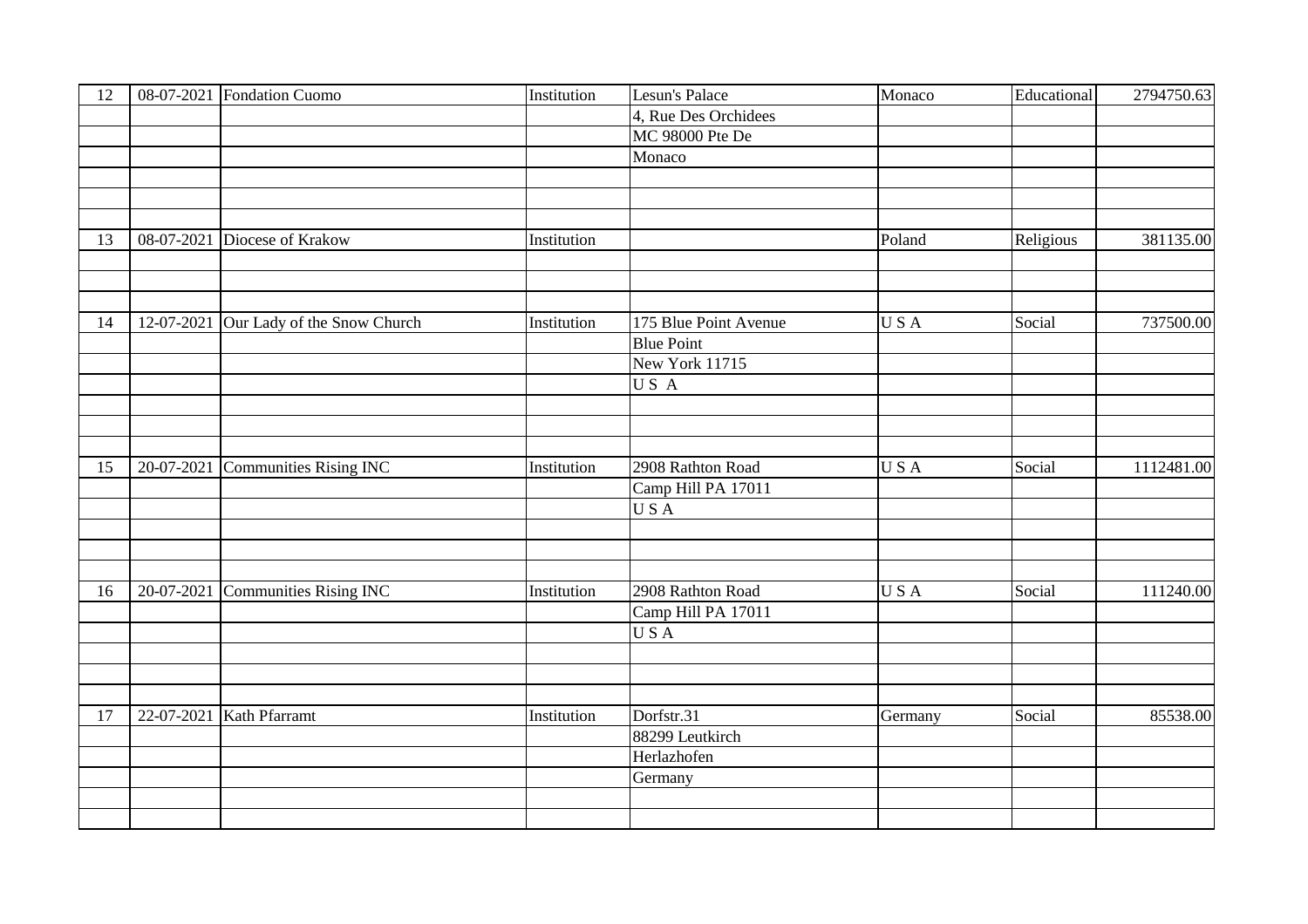| 17 |            | 22-07-2021 Association Points - Coeur | Institution | Rue De Lausanne 67/1202         | Switzerland | Social    | 3391920.00 |
|----|------------|---------------------------------------|-------------|---------------------------------|-------------|-----------|------------|
|    |            |                                       |             | Geneve                          |             |           |            |
|    |            |                                       |             | 022 346 39 72                   |             |           |            |
|    |            |                                       |             | Switzerland                     |             |           |            |
|    |            |                                       |             |                                 |             |           |            |
|    |            |                                       |             |                                 |             |           |            |
|    |            |                                       |             |                                 |             |           |            |
| 18 |            | 26-07-2021 Archdiocese of Toronto     | Institution | <b>Catholic Pastoral Centre</b> | Canada      | Religious | 278782.13  |
|    |            |                                       |             | 1155 Yonge Street               |             |           |            |
|    |            |                                       |             | Toronto, Ontario                |             |           |            |
|    |            |                                       |             | M 4T1 W 2                       |             |           |            |
|    |            |                                       |             | Canada                          |             |           |            |
|    |            |                                       |             |                                 |             |           |            |
|    |            |                                       |             |                                 |             |           |            |
|    |            |                                       |             |                                 |             |           |            |
| 19 | 28-07-2021 | Monika Wagner                         | Individual  | Gemeindereferentin              | Germany     | Social    | 1125521.00 |
|    |            |                                       |             | Katholische Gemeinde            |             |           |            |
|    |            |                                       |             | St. Elisabeth                   |             |           |            |
|    |            |                                       |             | Alexanderstr                    |             |           |            |
|    |            |                                       |             | 45,99817 Eisenach,03691-203880  |             |           |            |
|    |            |                                       |             | Handy                           |             |           |            |
|    |            |                                       |             |                                 |             |           |            |
|    |            |                                       |             |                                 |             |           |            |
| 20 | 04-08-2021 | Diocese of Koln                       | Institution | Erzbistum Koln                  | Germany     | Social    | 866300.00  |
|    |            |                                       |             | Generalvikariat                 |             |           |            |
|    |            |                                       |             | Marzellenstrabe 32/50668        |             |           |            |
|    |            |                                       |             | Koln                            |             |           |            |
|    |            |                                       |             | Germany                         |             |           |            |
|    |            |                                       |             |                                 |             |           |            |
|    |            |                                       |             |                                 |             |           |            |
|    |            |                                       |             |                                 |             |           |            |
| 21 | 13-08-2021 | Communities Rising INC                | Institution | 2908 Rathton Road               | USA         | Social    | 1216639.00 |
|    |            |                                       |             | Camp Hill PA 17011              |             |           |            |
|    |            |                                       |             | USA                             |             |           |            |
|    |            |                                       |             |                                 |             |           |            |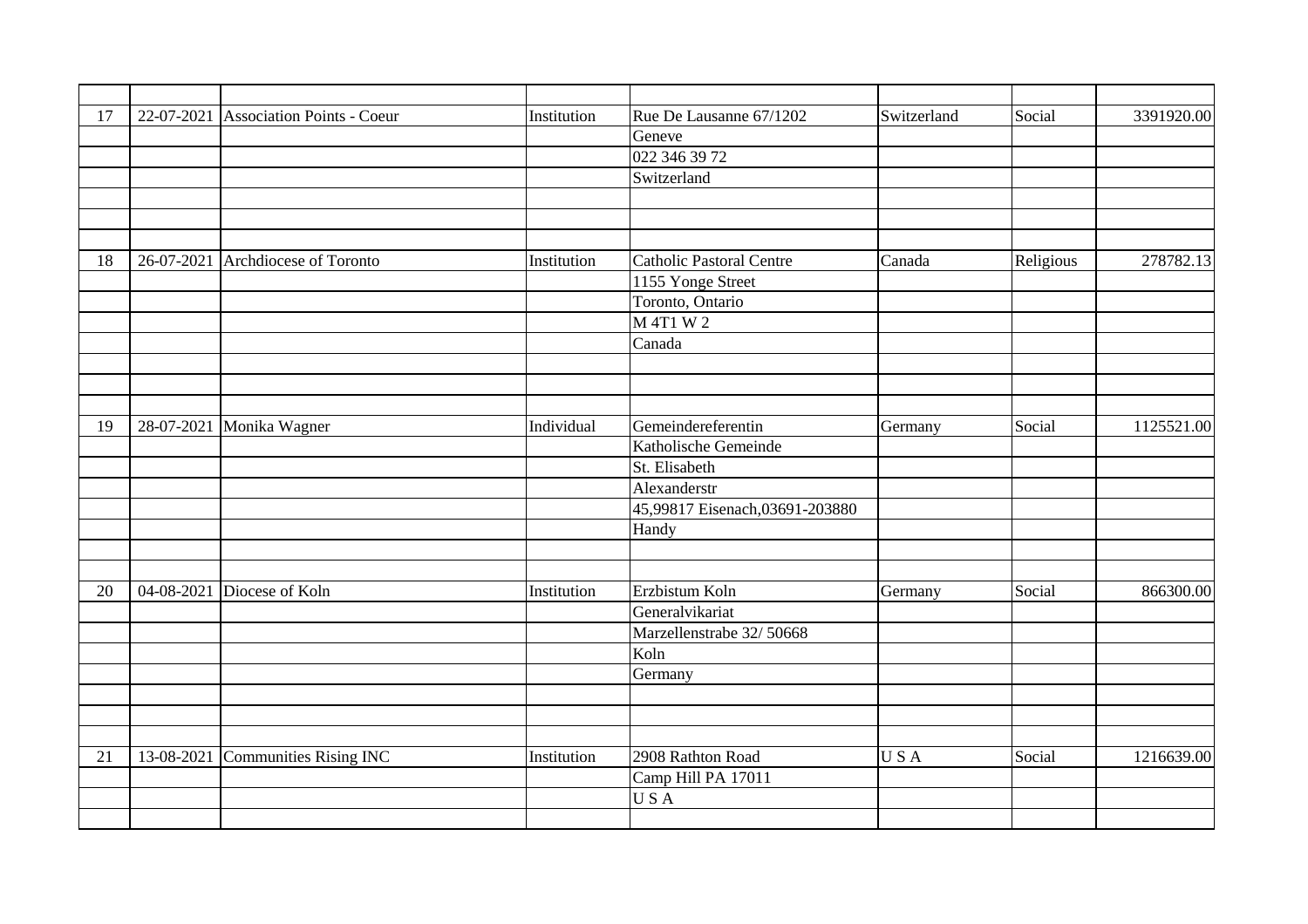| 22 |            | 24-08-2021 Diocese of Fulda  | Institution | Mission,                   | Germany   | Social      | 718380.06  |
|----|------------|------------------------------|-------------|----------------------------|-----------|-------------|------------|
|    |            |                              |             | Entwicklung                |           |             |            |
|    |            |                              |             | Frieden                    |           |             |            |
|    |            |                              |             | Postfach 1153              |           |             |            |
|    |            |                              |             | 36001 Fulda                |           |             |            |
|    |            |                              |             | Germany                    |           |             |            |
|    |            |                              |             |                            |           |             |            |
|    |            |                              |             |                            |           |             |            |
|    |            |                              |             |                            |           |             |            |
| 23 | 25-08-2021 | <b>BD</b> Foundation INC     | Institution | Po Box 814804              | USA       | Social      | 450510.53  |
|    |            |                              |             | Hollywood, FL 33081        |           |             |            |
|    |            |                              |             | <b>USA</b>                 |           |             |            |
|    |            |                              |             |                            |           |             |            |
|    |            |                              |             |                            |           |             |            |
|    |            |                              |             |                            |           |             |            |
| 24 |            | 25-08-2021 BD Foundation INC | Institution | Po Box 814804              | USA       | Educational | 123500.00  |
|    |            |                              |             | Hollywood, FL 33081        |           |             |            |
|    |            |                              |             | <b>USA</b>                 |           |             |            |
|    |            |                              |             |                            |           |             |            |
|    |            |                              |             |                            |           |             |            |
|    |            |                              |             |                            |           |             |            |
| 25 |            | 26-08-2021 Dalit Solidarity  | Institution | PO Box 178995              | USA       | Social      | 1348691.00 |
|    |            |                              |             | San Diego                  |           |             |            |
|    |            |                              |             | CA 92177                   |           |             |            |
|    |            |                              |             | USA                        |           |             |            |
|    |            |                              |             |                            |           |             |            |
|    |            |                              |             |                            |           |             |            |
| 26 |            | 03-09-2021 Kirche In Not     | Institution | Bishof - Kindermann Str.23 | Germany   | Religious   | 2396901.16 |
|    |            |                              |             | 61462 Konigstein           |           |             |            |
|    |            |                              |             | Germany                    |           |             |            |
|    |            |                              |             |                            |           |             |            |
|    |            |                              |             |                            |           |             |            |
|    |            |                              |             |                            |           |             |            |
| 27 |            | 04-09-2021 Theresa Mak - Lun | Institution | 35 Mimosa Walk             | Singapore | Religious   | 269949.00  |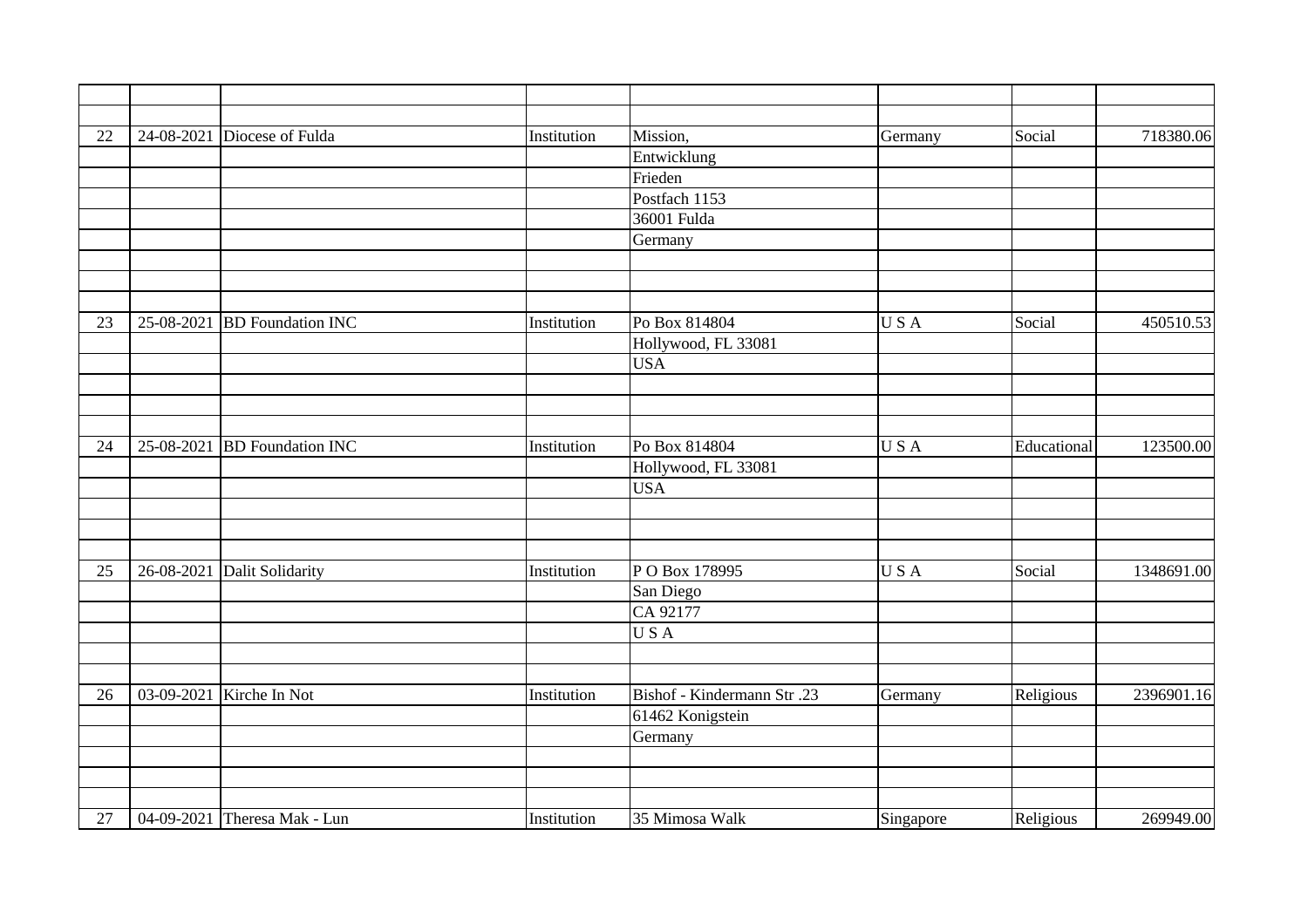| Singapore<br>Social<br>07-09-2021<br>Caritas Humanitarian Aid & Relief Initiatives Institution<br>55 Waterloo Street #08-01<br>28<br>Singapore<br><b>Catholic Centre</b><br>Singapore 187954<br>07-09-2021<br><b>Communities Rising INC</b><br>2908 Rathton Road<br>USA<br>Social<br>Institution<br>29<br>Camp Hill PA 17011<br>USA<br><b>Sacred Heart House</b><br>10-09-2021<br><b>Littleway Association</b><br>Institution<br><b>United Kingdom</b><br>Religious<br>30<br>119, Cedars Road<br><b>Clapham Common</b><br>London Sws Opr<br><b>United Kingdom</b><br>35 Mimosa Walk<br>13-09-2021<br>Theresa Mak - Lun<br>Individual<br>Religious<br>31<br>Singapore |  |  | Singapore 807882 |  |            |
|----------------------------------------------------------------------------------------------------------------------------------------------------------------------------------------------------------------------------------------------------------------------------------------------------------------------------------------------------------------------------------------------------------------------------------------------------------------------------------------------------------------------------------------------------------------------------------------------------------------------------------------------------------------------|--|--|------------------|--|------------|
|                                                                                                                                                                                                                                                                                                                                                                                                                                                                                                                                                                                                                                                                      |  |  |                  |  |            |
|                                                                                                                                                                                                                                                                                                                                                                                                                                                                                                                                                                                                                                                                      |  |  |                  |  |            |
|                                                                                                                                                                                                                                                                                                                                                                                                                                                                                                                                                                                                                                                                      |  |  |                  |  |            |
|                                                                                                                                                                                                                                                                                                                                                                                                                                                                                                                                                                                                                                                                      |  |  |                  |  |            |
|                                                                                                                                                                                                                                                                                                                                                                                                                                                                                                                                                                                                                                                                      |  |  |                  |  | 686231.46  |
|                                                                                                                                                                                                                                                                                                                                                                                                                                                                                                                                                                                                                                                                      |  |  |                  |  |            |
|                                                                                                                                                                                                                                                                                                                                                                                                                                                                                                                                                                                                                                                                      |  |  |                  |  |            |
|                                                                                                                                                                                                                                                                                                                                                                                                                                                                                                                                                                                                                                                                      |  |  |                  |  |            |
|                                                                                                                                                                                                                                                                                                                                                                                                                                                                                                                                                                                                                                                                      |  |  |                  |  |            |
|                                                                                                                                                                                                                                                                                                                                                                                                                                                                                                                                                                                                                                                                      |  |  |                  |  |            |
|                                                                                                                                                                                                                                                                                                                                                                                                                                                                                                                                                                                                                                                                      |  |  |                  |  | 2007782.00 |
|                                                                                                                                                                                                                                                                                                                                                                                                                                                                                                                                                                                                                                                                      |  |  |                  |  |            |
|                                                                                                                                                                                                                                                                                                                                                                                                                                                                                                                                                                                                                                                                      |  |  |                  |  |            |
|                                                                                                                                                                                                                                                                                                                                                                                                                                                                                                                                                                                                                                                                      |  |  |                  |  |            |
|                                                                                                                                                                                                                                                                                                                                                                                                                                                                                                                                                                                                                                                                      |  |  |                  |  |            |
|                                                                                                                                                                                                                                                                                                                                                                                                                                                                                                                                                                                                                                                                      |  |  |                  |  |            |
|                                                                                                                                                                                                                                                                                                                                                                                                                                                                                                                                                                                                                                                                      |  |  |                  |  | 854373.00  |
|                                                                                                                                                                                                                                                                                                                                                                                                                                                                                                                                                                                                                                                                      |  |  |                  |  |            |
|                                                                                                                                                                                                                                                                                                                                                                                                                                                                                                                                                                                                                                                                      |  |  |                  |  |            |
|                                                                                                                                                                                                                                                                                                                                                                                                                                                                                                                                                                                                                                                                      |  |  |                  |  |            |
|                                                                                                                                                                                                                                                                                                                                                                                                                                                                                                                                                                                                                                                                      |  |  |                  |  |            |
|                                                                                                                                                                                                                                                                                                                                                                                                                                                                                                                                                                                                                                                                      |  |  |                  |  |            |
|                                                                                                                                                                                                                                                                                                                                                                                                                                                                                                                                                                                                                                                                      |  |  |                  |  |            |
|                                                                                                                                                                                                                                                                                                                                                                                                                                                                                                                                                                                                                                                                      |  |  |                  |  |            |
|                                                                                                                                                                                                                                                                                                                                                                                                                                                                                                                                                                                                                                                                      |  |  |                  |  | 324974.00  |
|                                                                                                                                                                                                                                                                                                                                                                                                                                                                                                                                                                                                                                                                      |  |  | Singapore 807882 |  |            |
| Singapore                                                                                                                                                                                                                                                                                                                                                                                                                                                                                                                                                                                                                                                            |  |  |                  |  |            |
|                                                                                                                                                                                                                                                                                                                                                                                                                                                                                                                                                                                                                                                                      |  |  |                  |  |            |
|                                                                                                                                                                                                                                                                                                                                                                                                                                                                                                                                                                                                                                                                      |  |  |                  |  |            |
|                                                                                                                                                                                                                                                                                                                                                                                                                                                                                                                                                                                                                                                                      |  |  |                  |  |            |
| Kirche In Not<br><b>Bishof</b> - Kindermann Str.23<br>32<br>14-09-2021<br>Institution<br>Religious<br>Germany                                                                                                                                                                                                                                                                                                                                                                                                                                                                                                                                                        |  |  |                  |  | 2570144.00 |
| 61462 Konigstein                                                                                                                                                                                                                                                                                                                                                                                                                                                                                                                                                                                                                                                     |  |  |                  |  |            |
| Germany                                                                                                                                                                                                                                                                                                                                                                                                                                                                                                                                                                                                                                                              |  |  |                  |  |            |
|                                                                                                                                                                                                                                                                                                                                                                                                                                                                                                                                                                                                                                                                      |  |  |                  |  |            |
|                                                                                                                                                                                                                                                                                                                                                                                                                                                                                                                                                                                                                                                                      |  |  |                  |  |            |